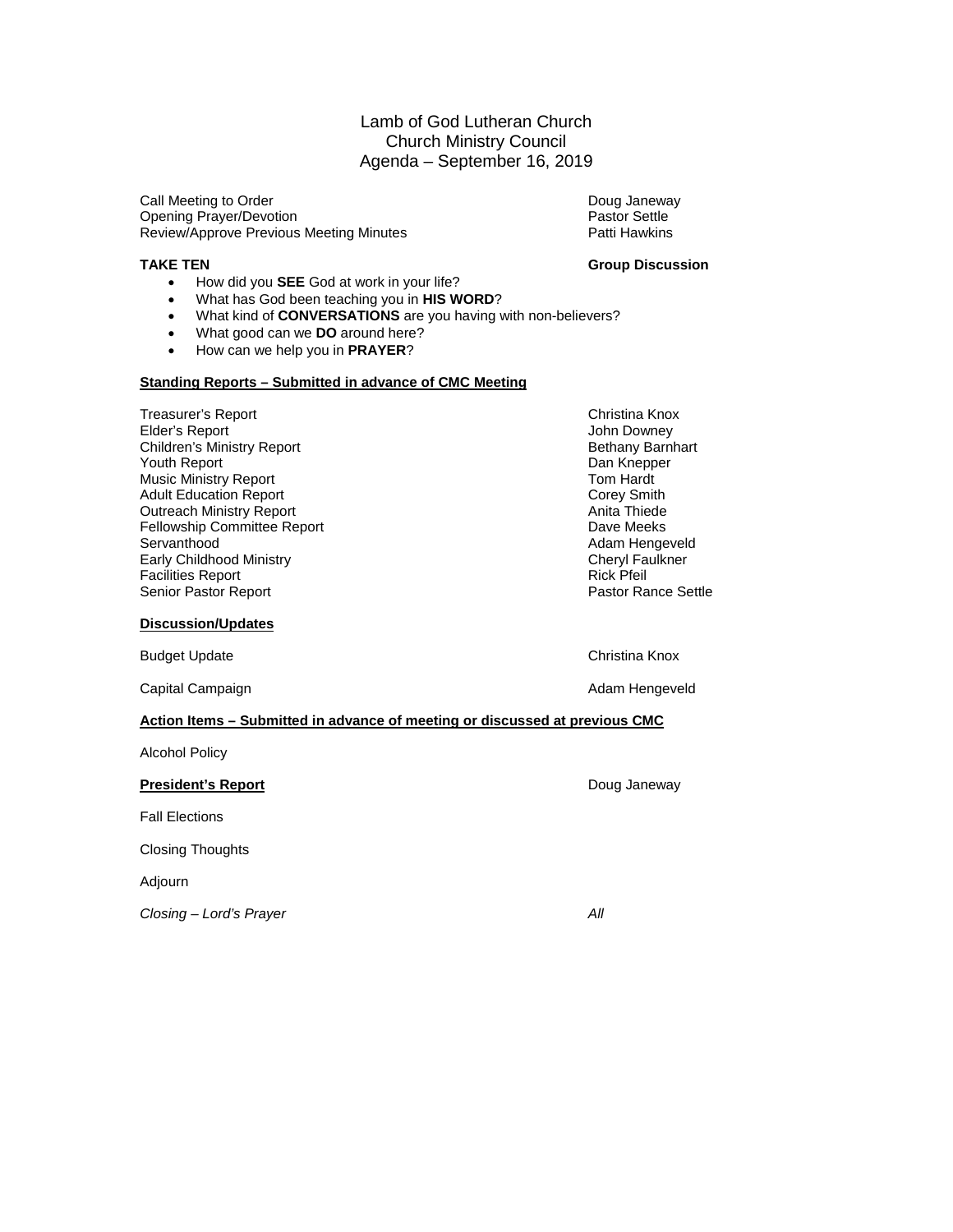#### Members Present:

Doug Janeway, President Mike Van Strien, Vice President Tom Hardt, Chairman of Music Ministry Adam Hengeveld, Chairman of Servanthood Anita Thiede, Chairman of Outreach Rick Pfeil, Chairman of Facilities Cheryl Faulkner, Chairman of Early Childhood Ministry Dave Meeks, Chairman of Fellowship John Downey, Head Elder Corey Smith, Chairman of Adult Education Dan Knepper, Chairman of Youth Ministry Christina Knox, Treasurer Patti Hawkins, Secretary

#### Staff Members Present:

Jason Barnhart Dawn Wendorf Darcie Boughton

#### Guests Present:

Pastor Don Haven, Abundant Congregations Cindy Haven Brian Fruendt Greg Johnson Mark Goodson Eleanor Duncan Chris Hatton Raquel Fehr

The meeting was called to order by Doug Janeway, President, at 7:00 pm.

#### **Opening Prayer/Devotion –** John Downey opened the meeting with a devotion.

### **Review/Approve Previous Month's Minutes**

The minutes for the June CMC meeting were presented. Motion to approve minutes: Christina Knox Second: Adam Hengeveld

THE MOTION CARRIED**.**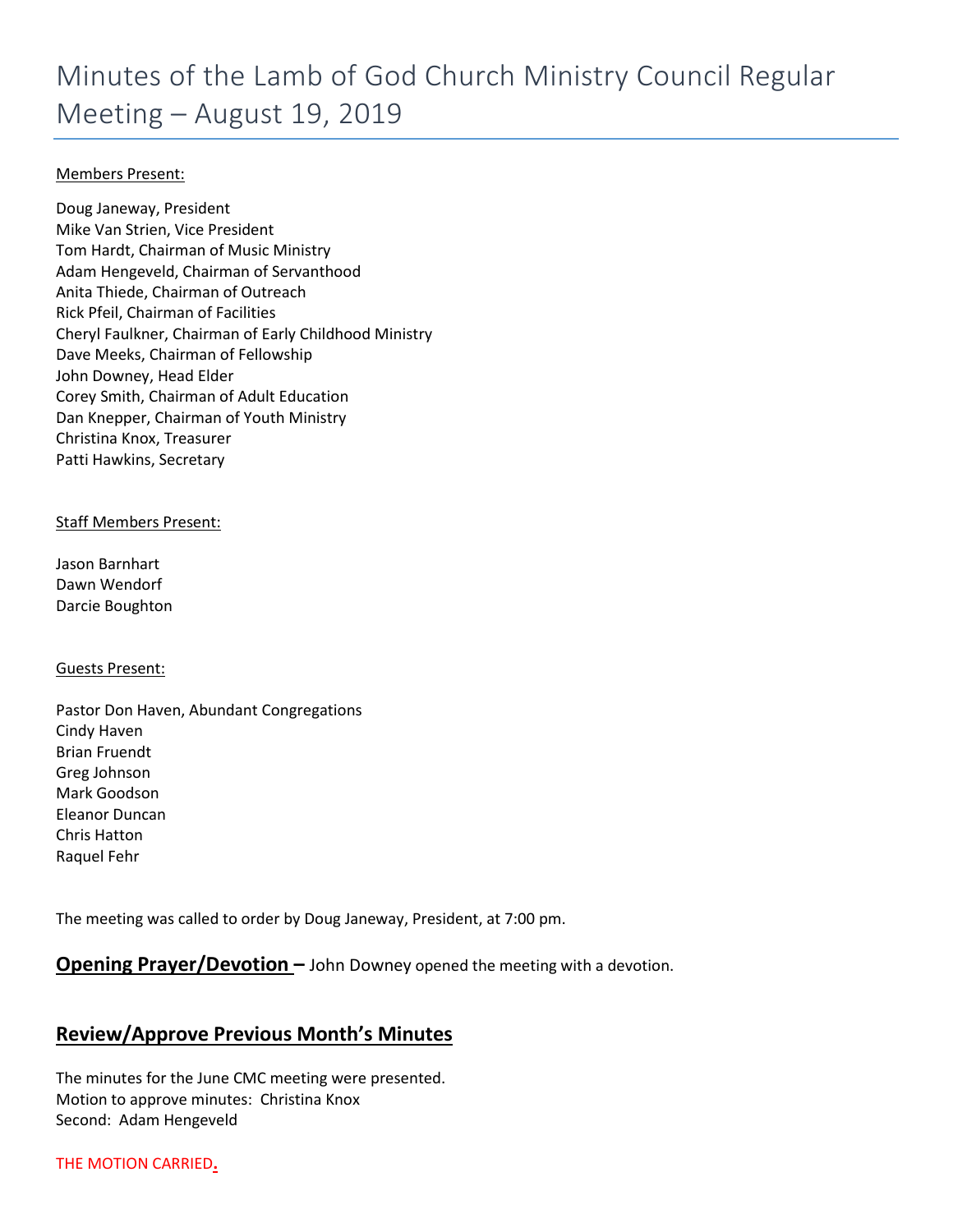### **TAKE TEN**

Doug led the CMC in a discussion about Joining Jesus on His Mission. Various members shared stories of their experiences in the past month. We will be taking ten again next month.

#### **Ministry Reports –**

All ministry leaders submit reports prior to the meeting.

Christina presented financial statements for June (fiscal year end) stating that we ended up only \$2K in the red for the year as opposed to the \$38K we expected. Also presented were July financials, which show that we are about \$4,500 behind where we were budgeted to be for this first month of the fiscal year. Christina asked that ministry leaders keep a closer eye on their budgets this fiscal year. She also announced that we received all of our approvals for the refinance. We hope to have that closed by September.

Adam reminded everyone that Sept. 8 is the Ministry Fair. Anyone who wants a table should let Adam know ASAP. He asked members to remind all the people that sit near them in church to come to the ministry fair.

Cheryl reported that the 18-month-old classroom has now been canceled and those students were moved to the 2-yearold class. We are nearly to the level where we were last year. Current enrollment is 113; last year was 118.

John Downey reported for Pastor Rance that he is turning the corner with his pain. September 4 will be the beginning of the Wednesday morning Bible classes. Sept. 7 is the outreach volunteer conference. Sept. 8 is rally day as well as the ministry fair. Sept. 11 6:30-8 begins confirmation/Common Ground. Sept. 29 is one combined 9 a.m. service. Also Abundance Sunday. Oct 21-22 LOG hosts the Texas District Pastor Conference. Registration for the Holy Land trip ends this month, but the Germany trip registration is ongoing.

### **Discussion/Updates**

**Capital Campaign** – Pastor Haven distributed a handout to discuss the capital campaign. He introduced his wife, Cindy, who assists him. He thanked Greg Johnson and Adam Hengeveld, who are co-chairs of the appeal. He also thanked Doug and Mike for contacting people to obtain volunteers. The theme is "Freedom to ACT (Advancing Christ Together)". The Scripture verse: 1 Timothy 6:17-19: "Command those who are wealthy among you to set their hopes on God…to be generous and ready to share, thus storing up treasury for themselves as a good foundation for the future. Then they will know life that is truly life." The worship team will select a couple of hymns to sing during the appeal. There will also be a prayer developed by the Spiritual Life & Growth Team to be prayed to remind us of this process. This appeal is for two purposes: (1) to reduce the amount of the debt; and (2) 2020 annual ministry budget. Think with your ministry teams – if the mortgage payment were reduced to a third or less of what it is, what kind of ministry would you like to see happen? People will be asked to make 2 commitments, one for the capital campaign and one for annual giving. Pastor Haven said that in most capital campaigns congregations reach 1-1.5 times annual giving (occasionally as high as 2 times).

Team leaders:

- 1. Appeal Leadership Team Adam Hengeveld and Greg Johnson
- 2. Administrative Support Team Raquel Fehr
- 3. Communication Team Shelly Rover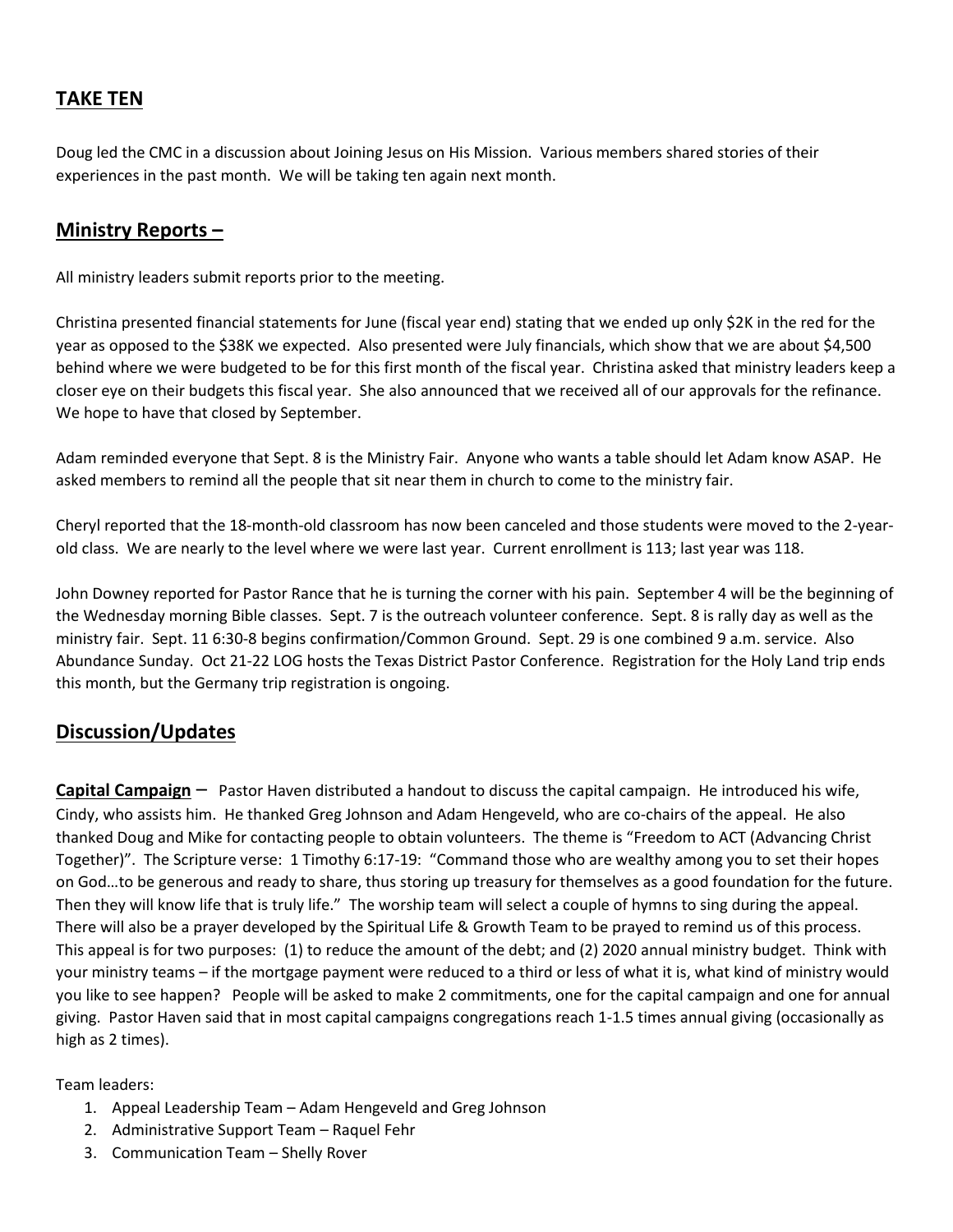- 4. Early gift team Chris Hatton and Scott Egger
- 5. Spiritual Life & Growth Team not filled yet
- 6. Hospitality & Special Events Team Brian Fruendt and Dave Meeks
- 7. Kids' Korner Team Bethany, Cheryl, Dan and Hannah and Brandy
- 8. Appeal Worship Team Stephanie Poyner
- 9. Invitation Team Eleanor Duncan
- 10. Generosity for Annual Giving Team Adam

In October we will have at least 3 mission rallies, which are to discuss the appeal, and there will be food there. Later leaders will be asked to gather and have a banquet and make their pledges prior to congregational pledging. Abundant Sunday will have a celebration after the service, which will also include food.

**Building Use Policy (Alcohol)** – Dave Meeks presented a proposed new alcohol policy for Lamb of God. (See attached.) The current policy that Dave presented says that no alcohol is permitted at any time anywhere on the campus of Lamb of God Lutheran Church. According to Dave, by the letter of that policy, we violate it every Sunday during Communion. Mike pointed out that the original policy was amended to allow consumption of wine during worship services during Communion. There followed discussion pro and con. The proposal will be tweaked and represented for voting.

#### **Action Items –**

**Updated Job Descriptions –** As a result of Gail's upcoming retirement, there has been reshuffling of job duties. New job descriptions have been prepared for these positions: Administrative Assistant of the Congregation; Director of Facility Systems; Office Administrator; Director of Marketing & Communications

Tom moved adoption of the job descriptions; Dave Meeks seconded.

Discussion followed regarding separation of duties, regarding the number of staff people reporting to the pastor, number of hours being defined in the policy, and other items.

Motion to extend the meeting for 5 minutes from 9:14 – Dan Knepper, Dave Meeks second, motion carried.

**Bank Account Authorization for Darcie Boughton –** Christina Knox presented the Motion that Gail T. DeBenedictis be removed from the LOG bank accounts at American National Bank . . . and that Darcie Boughton be added. Doug pointed out that Mike Van Strien was not included on the signature card because he had not yet been installed as VP, so the resolution will be modified to add him as well. Motion carried.

#### **President's Report –**

**CLOSING THOUGHTS** – Doug stated that we will be having elections again in November, so if you are eligible for reelection, please consider running again.

Motion to adjourn – Tom Hardt Second – Dave Meeks THE MOTION CARRIED**.**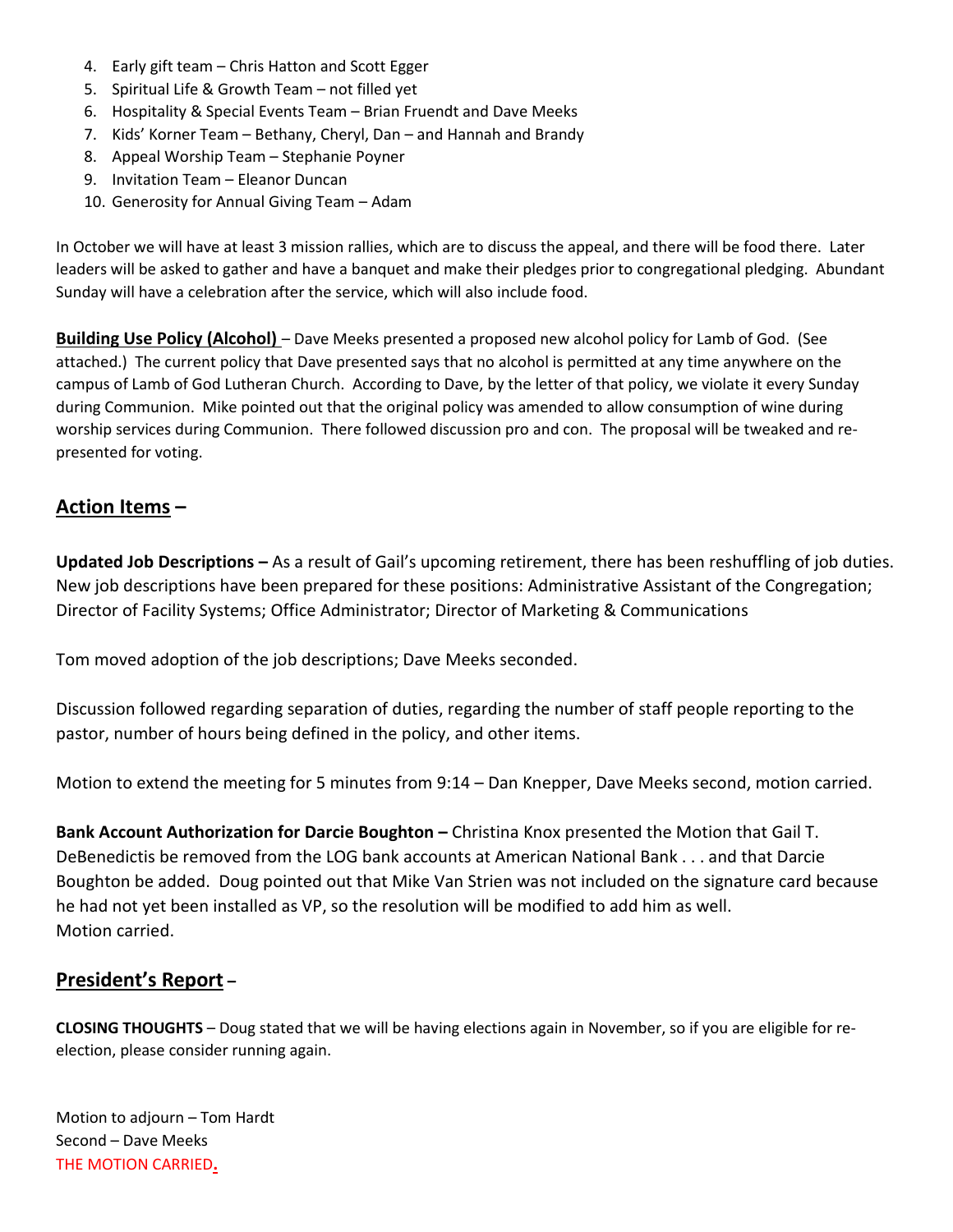The meeting adjourned at 9:19.

Respectfully submitted,

*Patti Hawkins,* Secretary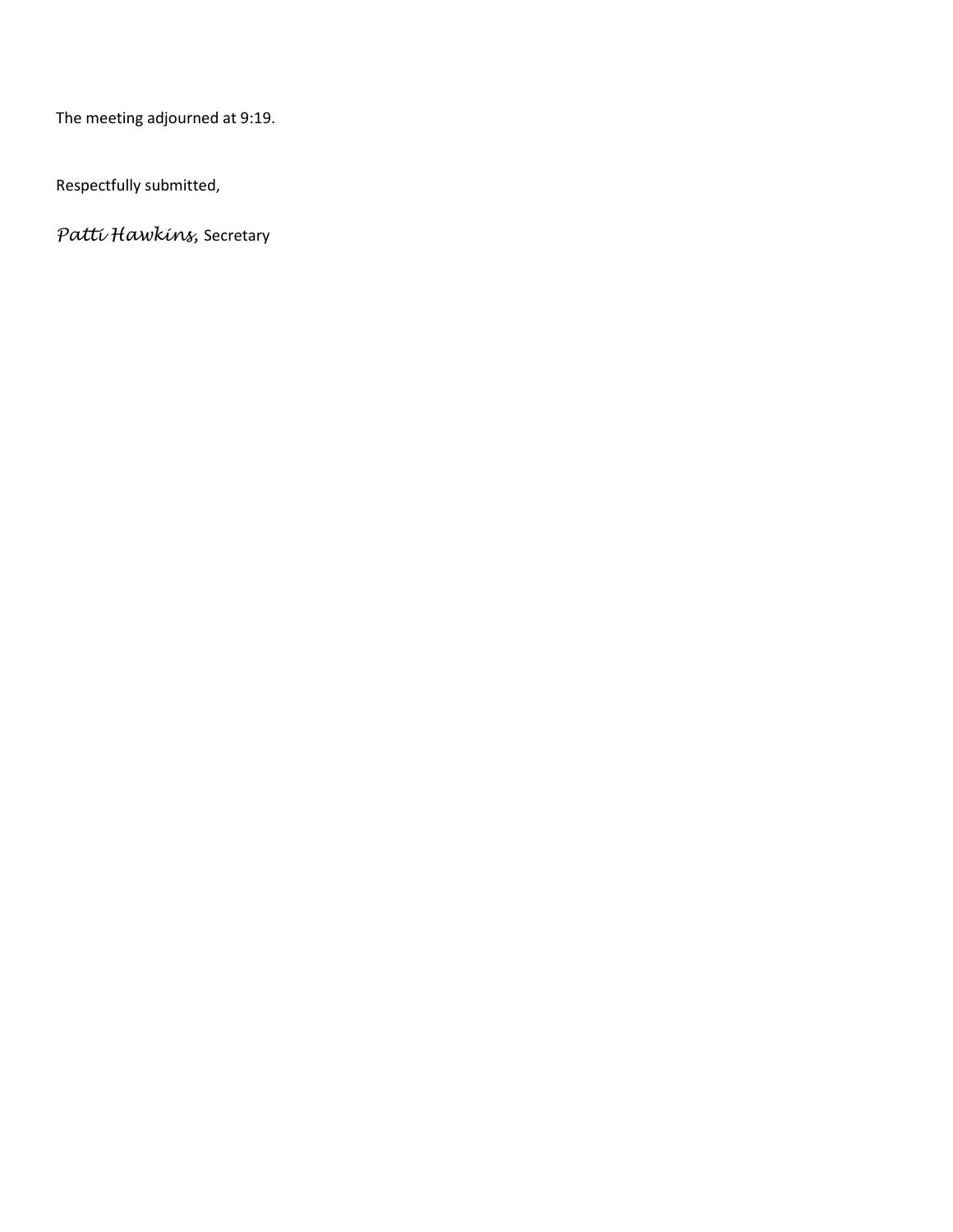# LAMB OF GOD LUTHERAN CHURCH Children's Ministry

CMC September UPDATE

## **COMPLETED**

- Summer Sunday School is complete. The new school year has began on September 15<sup>th</sup>, we had a great turn out!
- Family Ministry Calendar published.

## **UPCOMING EVENTS**

- Working to hire open position in Childcare for Early Service.
- Developing a 2019-2020 Family Ministry Verse
- Family Room (Cry Room) makeover (Fall/Spring of the 2019-2020 school year)
	- o Address Seating
	- o Window Panes Fogging
- Need Sunday school teachers for the spring semester of 2019-2020 School year.
- Planning Family focused events to create fellowship opportunities, kick-off event is September 29<sup>th</sup> at the Highland Village Splash Pad.
- LOG Jam program will merge with Children's Choir on Sunday afternoons, it will not take place on Wednesday.
- Hannah returns from maternity leave on Monday, September 16<sup>th</sup>.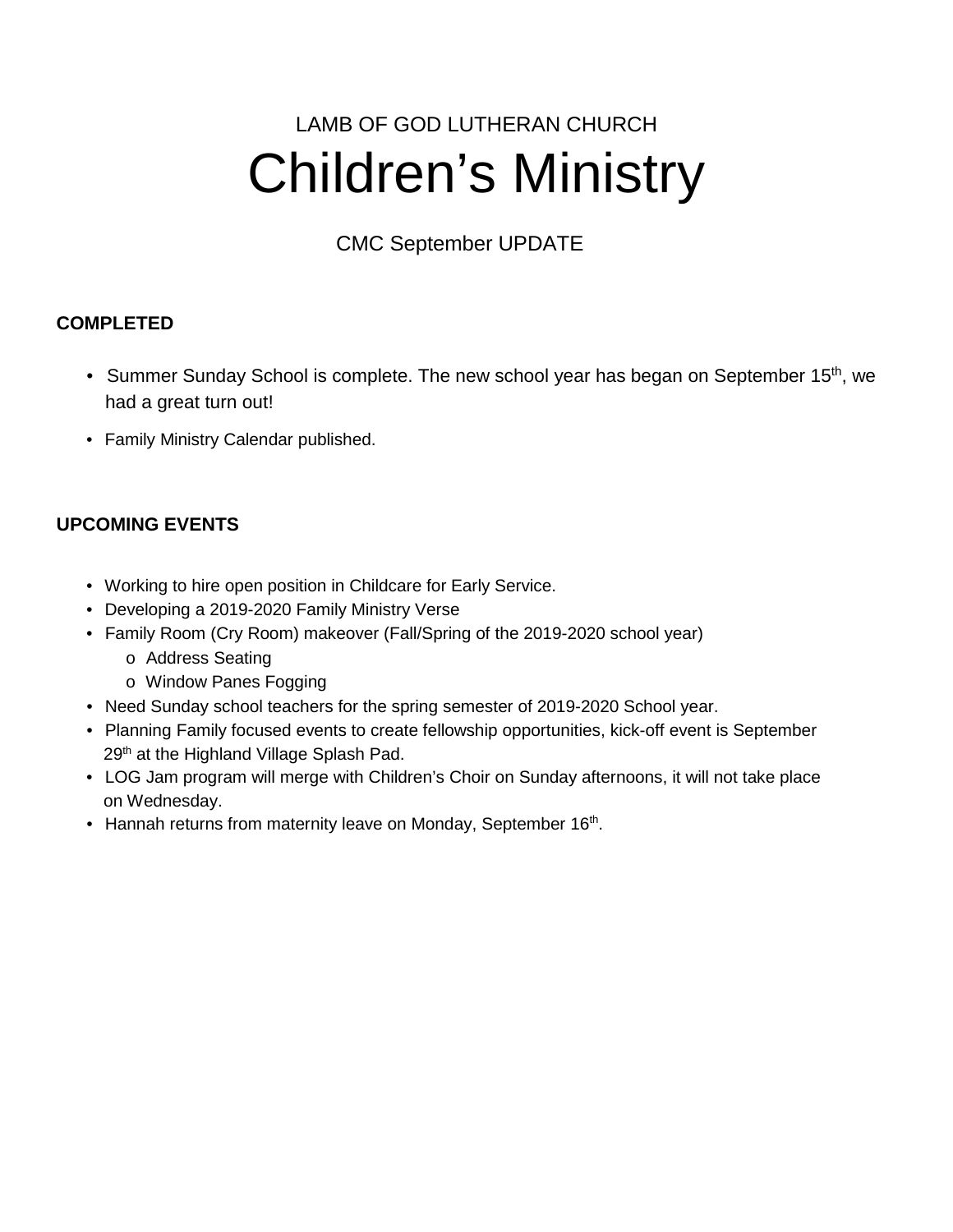## Early Childhood Ministry Report

September 2019

- North Texas Giving Day is coming up! We are raising money to renovate our Outdoor Education space! Help us by donating a gift today: <https://www.northtexasgivingday.org/lamb-of-god-preschool>
- Continuing to Register and Tour for 2019-2020 school year  $\odot$
- **2019-2020: 30 Years of Preschool Ministry**
	- o We are in the beginning stages of planning to celebrate our 30 years of ministry
	- o Would love to tie in with 50-year Anniversary of LOG
	- o March 1st, 2020: PRESCHOOL BIRTHDAY PARTY!
		- **Following 10:30am worship**
		- **Food, Games, Fun**
		- Mark your calendars to celebrate with us!
- We had great Staff Orientation & Parent Orientations. Meet the Teacher was a lot of fun and the classrooms are buzzing with energy, laughter and learning again!  $\circledS$
- Our first 2 weeks of school have been great! We are growing in our relationships with the staff, students and parents!
- **Please join us in praying for our school ministry, staff, students and families.**

## **2019-2020 Enrollment: 122**

#### **UPCOMING DATES:** *We would love to have you join us!*

**September 5**- Popcorn with Pastor Settle! **September 5- MOPS KICKOFF! September 8-** ECM Staff Installation& Worship Service at 10:30am **September 9 & 10-** Chapel, Spanish, Music, Motor Lab begin this week **September 10 & 11-** Hearing & Vision Screening **September 11-** Preschool Staff Meeting **September 17 & 18-** Nurse Visit

### **September 19- North Texas Giving Day** (Schedule your gift today!)

**September 19-** MOPS **September 25 & 26**- Popsicles on the Playground 12:30pm & 2:00pm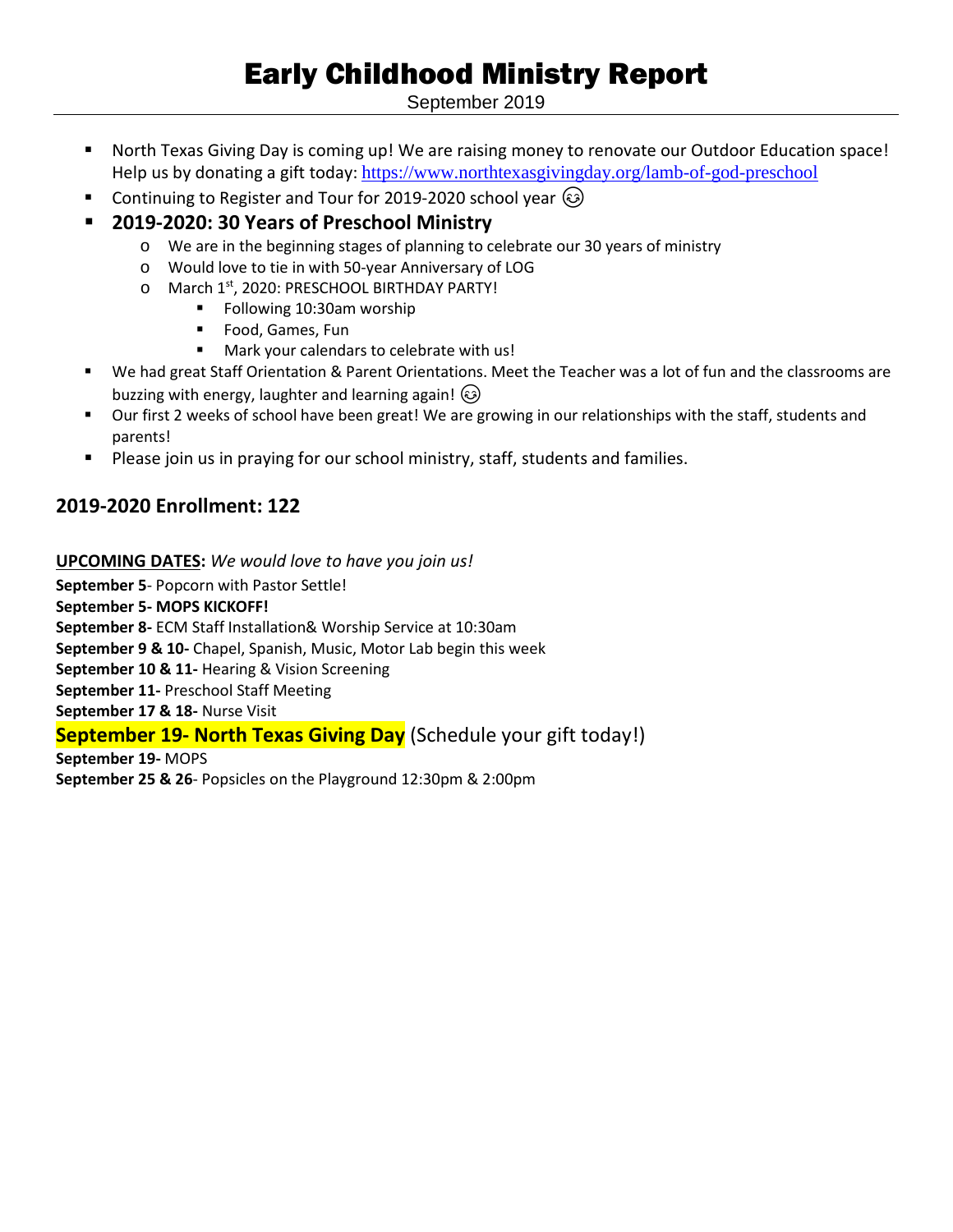### **Fellowship Report for September 2019**



Our goal is demonstrating Christ's love through fellowship and hospitality, to provide a welcome environment for our members and the community to gather, supporting the ministry of Lamb of God Lutheran Church.

### **2019 Third Quarter Updates**

- Big Band event, Saturday, September 28 6:30-9:30 (Fellowship event)
	- ο Blake and Carla Horton, subcommittee chairs and Mark Goodson
	- ο Featuring Swing Band music
	- ο Swing Dance lessons
	- ο Tickets \$5 music, dancing, appetizers and punch

Advised committee CMC's discussion concerning the proposed amendment to Lamb of God's Alcohol use Practice. Advised CMC will vote during the September CMC meeting.

- Preparation for displays and handouts for Mission Fair September 8
- October 27, Sunday TRUNK OR TREAT
	- ο Shortened hours, 5:30-7p (school night)
	- ο Invitations to provide good turnout for the event
	- ο Planning Trunk or Treat car line, decorations, some games and snacks

### **4th Quarter 2019 Planning**

- Advent Ministry sponsored midweek meals, supplemented by members
- New Year's Eve event?

## **Upcoming Events**

• May 30-31 '2020 Fifty Year' Anniversary

Next Fellowship Committee meeting – October 2, 6:30pm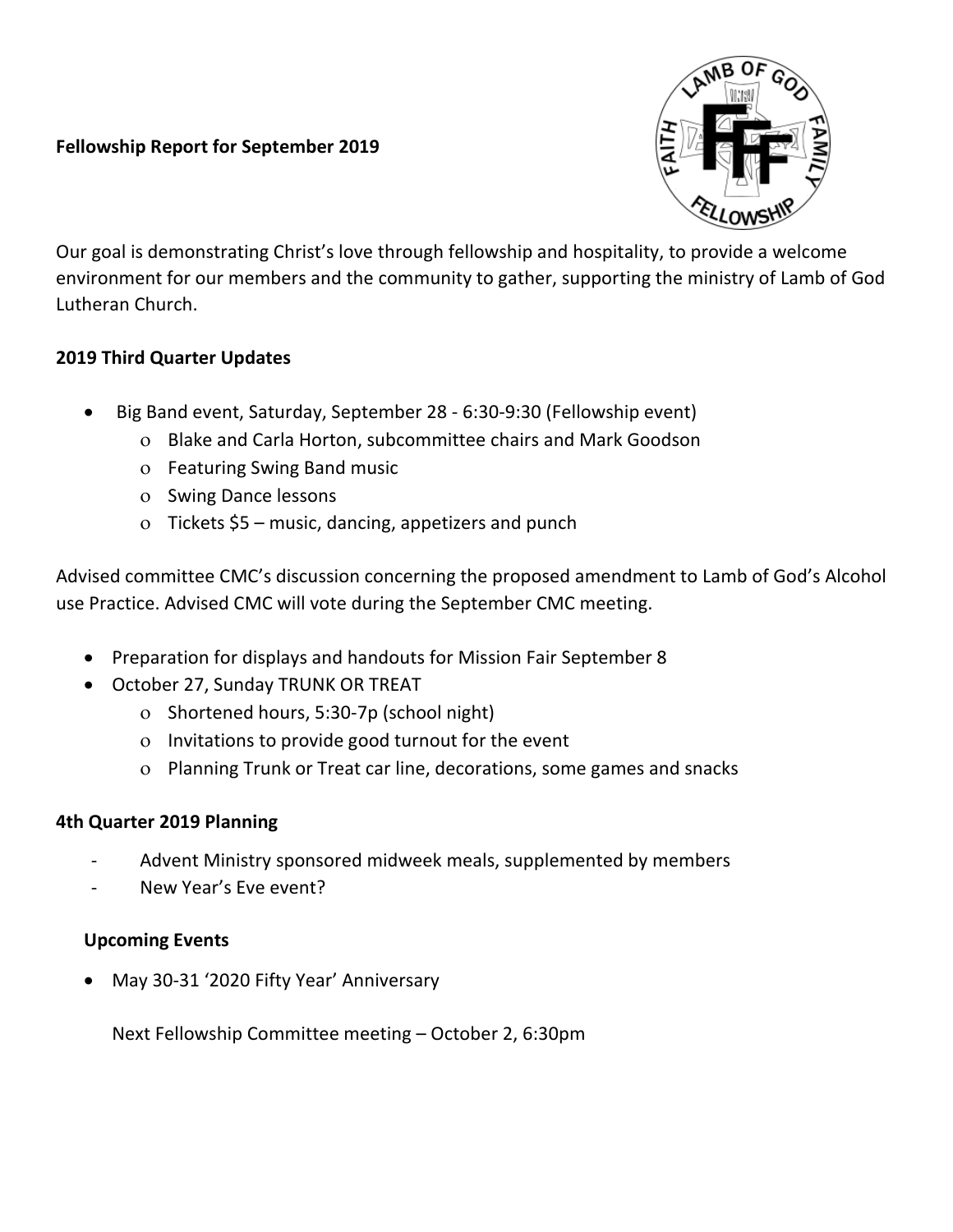## Music Ministry Report September 2019

- 1. The Common Ground Youth Band held the fall jam session on Sept. 4. We have added three new members. We are hoping for two more members this week.
- 2. On Sunday, September 15, Children's Choir and Chimes, Youth Choir, Youth Handbells, and the LOG Orchestra will begin rehearsals.
- 3. On Sunday, September 29 for the Capital Campaign Kick-off, the Children's Choir, Chime Choir, Youth Choir, Youth Handbells, Orchestra, Youth Praise Band, and Chancel Choir will serve in worship. We will be using combined pieces to show that the church is an intergenerational worshipping community.

Stephanie Poyner Director of Parish Music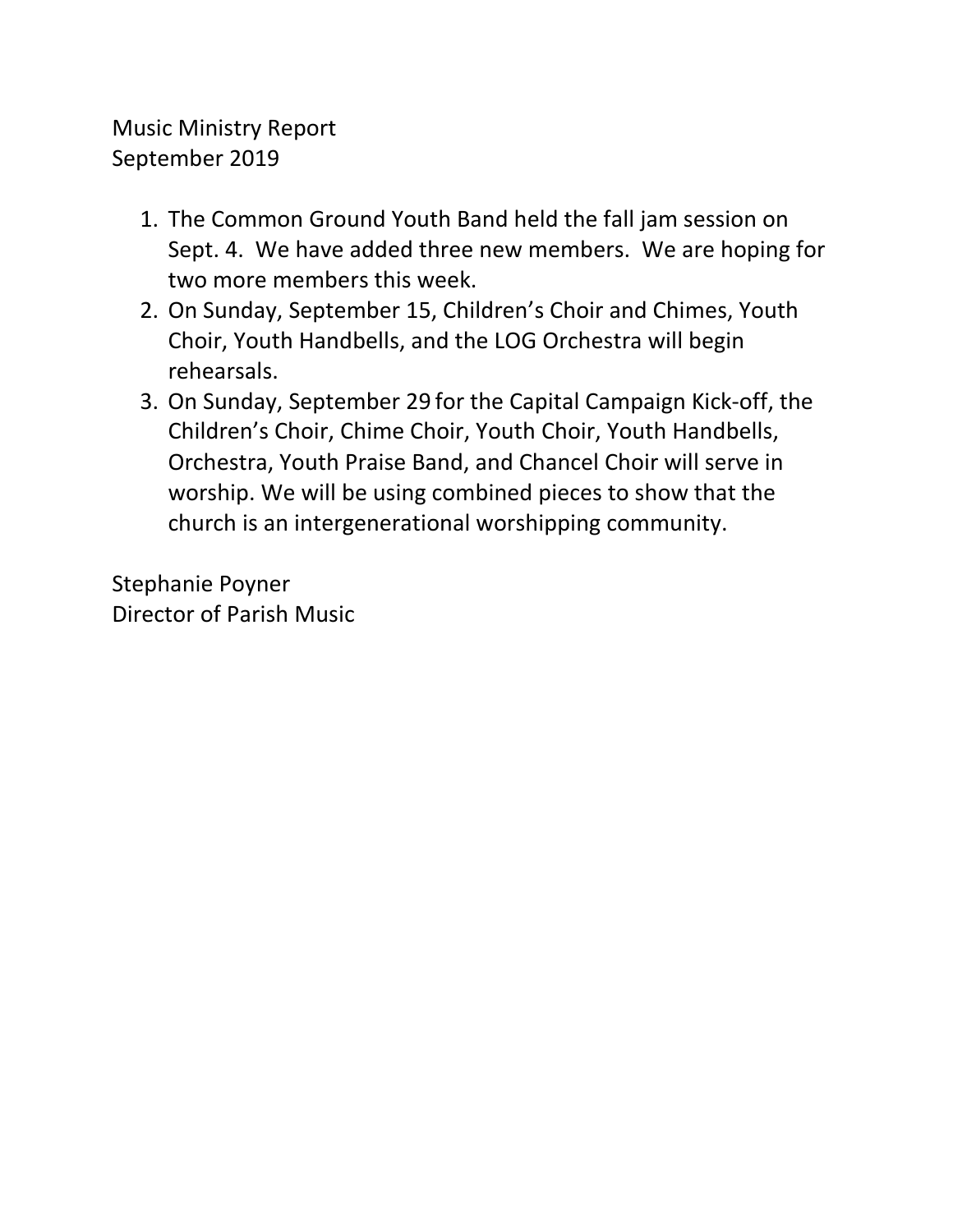## **Outreach Report**

## September 16, 2019

- Newsletters received and posted to LOG website
- Volunteer conference held September 7, 2019 at LOG.

Presenting Partners were:

| Journey to Dream               | <b>Grace Like Rain</b> |
|--------------------------------|------------------------|
| UpBring                        | <b>Young Lives</b>     |
| <b>Communities in Schools</b>  | <b>CCA</b>             |
| <b>Way Alliance</b>            |                        |
| agistanad pantisipanta wana CE |                        |

Registered participants were 65

• Leadership team met September 11, 2019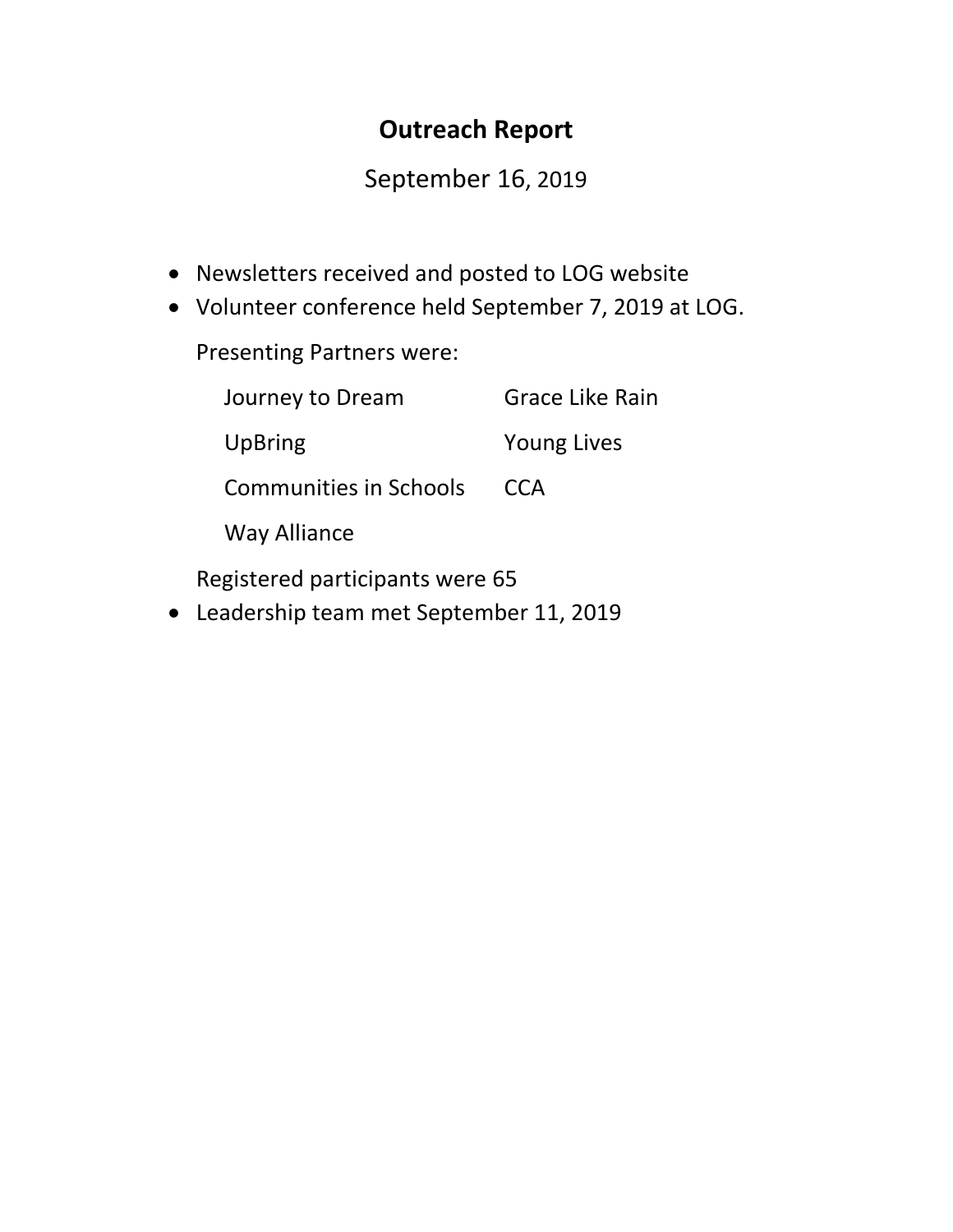#### *Facilities Report to CMC* September 16, 2019

- 1. Ideal Impact conducted a free energy audit/analysis and report for our building, systems, and energy bills. Ideal concluded they cannot save us a dime on energy. They found us to be very efficient and under their average goal for money per square foot spent on energy annually. Great job Jason!
- 2. City contractors will start Monday 09.16 on new sewer line through the easement granted this summer. They will be clearing trees and overhead branches as necessary between the shed and 1171. The entire project will last approximately 1 year, but the work along/adjacent to our property (especially the garden) will not take as long. We will receive notifications before such work is done. The corrections to our parking lot drainage which Doug negotiated with the easement will be done near the end of the project timeline. The City will stay in contact with Facilities throughout.
- 3. The Landscape Committee/Team will be doing some seasonal plant remove/replace and maintenance in October, also applying pre-emergent weed control across the grounds on or about October 5.
- 4. The Security Team will be holding meetings and special training throughout the upcoming months.
- 5. Several new State laws took effect on September 1<sup>st</sup>. In particular interest to Lamb of God, SB 535 legalizes concealed carry in churches by Licensed to Carry holders. The text of the printed on cards, available in the Ushers Closet, provides sufficient notice to someone **open carrying** on church property, and is therefore in compliance with the 2017 State Attorney General opinion, PC 30.07 and SB 535.

The current Policy does not need to be modified.

A narrative and weblinks with more information are attached.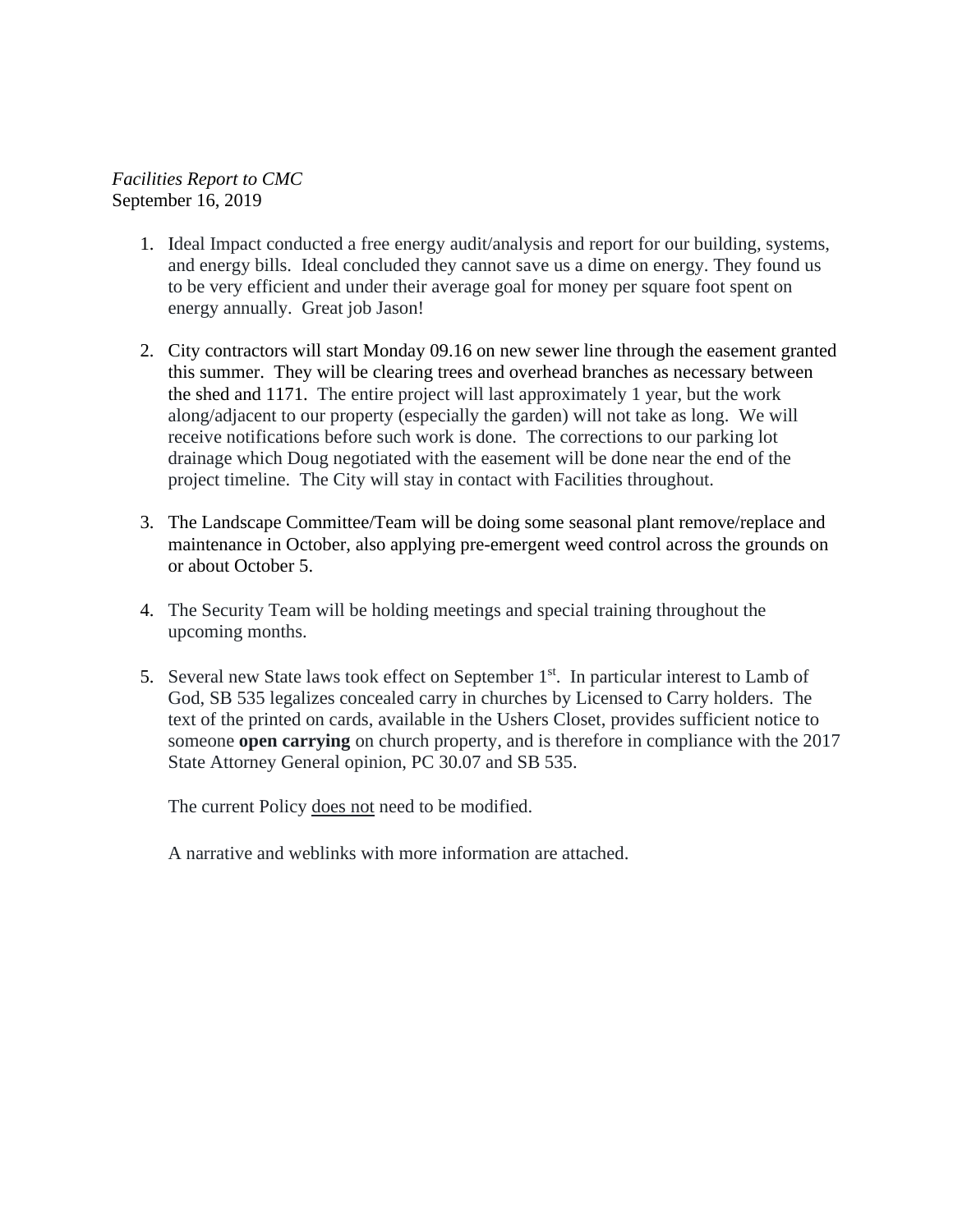SB 535 would clarify that **handgun license holders are allowed to legally carry handguns in churche**s, synagogues, and other places of worship in certain circumstances and that places of worship have the discretion to allow or ban handguns on their premises, addressing concerns that current law is confusing to license holders.

Under current law, if a place of worship decides to prohibit the concealed or open carrying of handguns on its premises, it may provide notice under Penal Code secs. 30.06 or 30.07, which would make it an offense for a license holder to carry a handgun on those premises. If a place of worship does not provide notice, a license holder is allowed to carry a handgun on its premises. The bill would conform to a 2017 attorney general opinion that stated, "Unless a church **provides effective oral** *or written notice* prohibiting the carrying of handguns on its property, a license holder may carry a handgun onto the premises of church property as the law allows.

SB 535 would not expand gun rights or expressly allow handgun license holders to carry handguns onto the premises of places of worship. The bill simply would treat places of worship the same under the law as other private property with regard to the offense of a license holder carrying a handgun on premises without effective consent. Under the bill, places of worship would continue to have the ability to decide whether to allow or ban handguns by choosing whether or not to post notice."

<https://www.tsrapac.com/billfilingupdates/>

[https://www.dallasnews.com/news/2019/08/09/what-are-the-gun-laws-in-texas-and-what-s](https://www.dallasnews.com/news/2019/08/09/what-are-the-gun-laws-in-texas-and-what-s-changing-sept-1/)[changing-sept-1/](https://www.dallasnews.com/news/2019/08/09/what-are-the-gun-laws-in-texas-and-what-s-changing-sept-1/)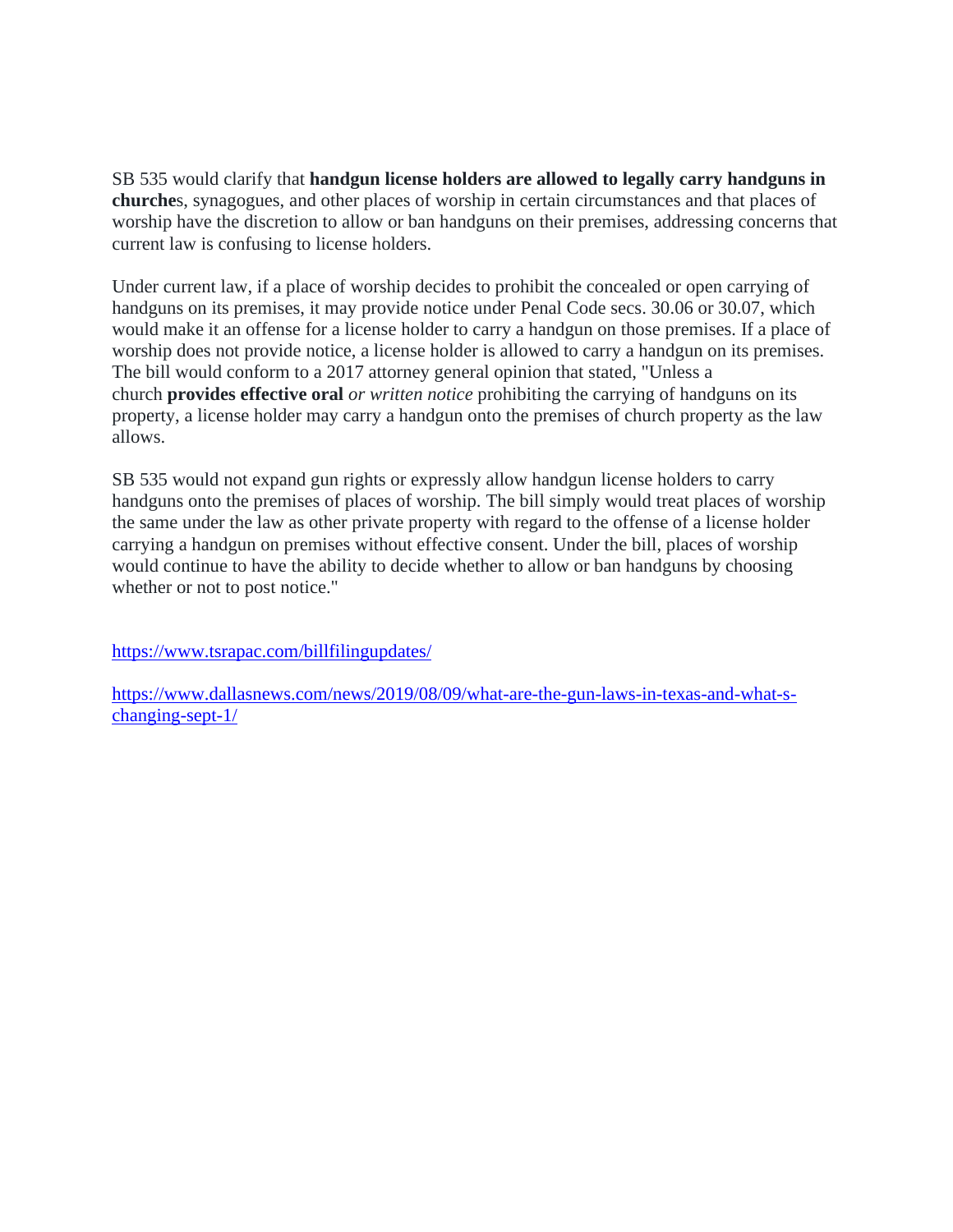Elder's Report to CMC

Sep 14, 2019

Submitted by John Downey

The Elders discussed the following items during our monthly Elder Meeting

- 1. Mentoring our Confirmands
- 2. Local Missions Weekend update
- 3. Member care updates
- 4. Volunteer Conference / Ministry Fair
- 5. Sun, Sept 29th ONE Combined 9am Service / Welcome any new members / Abundance Sunday
- 6. Stewardship campaign theme will be "Freedom to ACT (Advancing Christ Together)"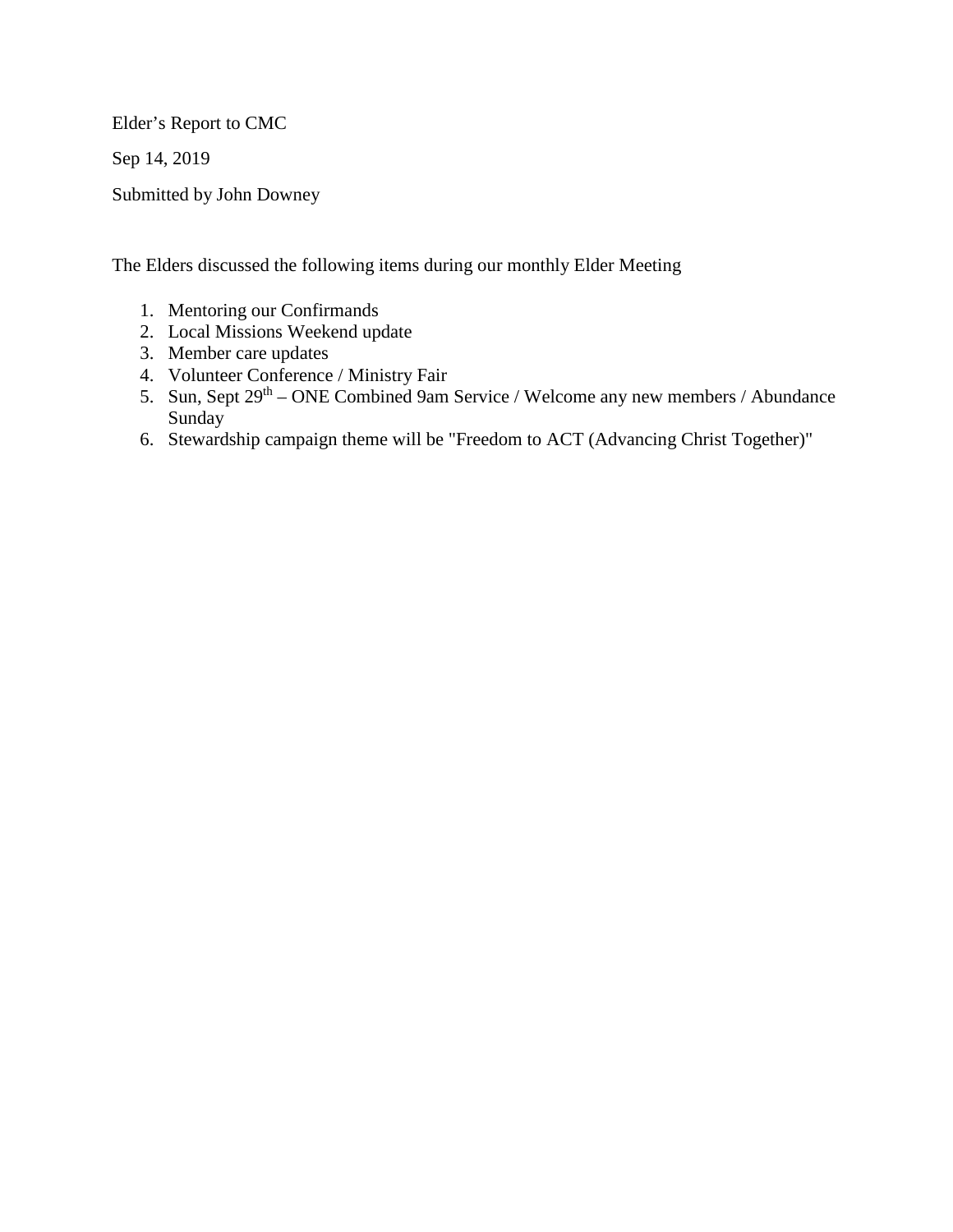## Servanthood Ministry Report – September 2019 Submitted by Adam Hengeveld

- Successful Ministry Fair more than 24 groups represented
	- o Thanks to providers of door prizes Holy Cow Smokers, Bookstore, Thrivent, and Rev. Walt Waiser!
	- o MANY thanks to Blake and Carla Horton, Jason Barnhart, and everyone who helped and participated.
- September 29 New Member Reception and Campaign Kickoff
	- o Purchasing real carnations instead of using fakes
- Hoping to pull together Servanthood committee to talk gathering time and talents, year plans, and annual pledges. Servanthood committee includes Blake and Carla Horton and Terri Erickson. 2-3 more members needed!